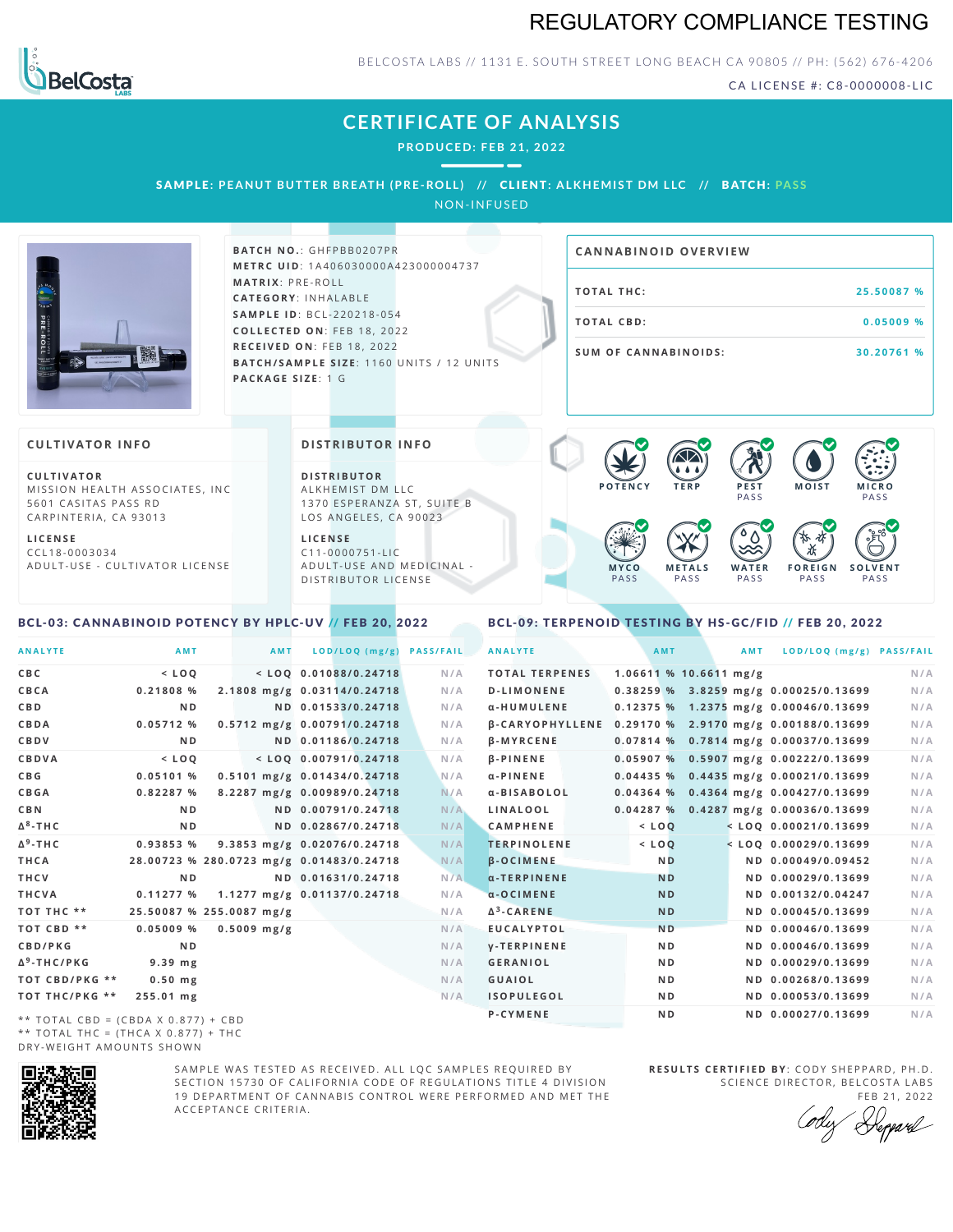# REGULATORY COMPLIANCE TESTING

### <span id="page-1-0"></span>BCL-13: PESTICIDE TESTING BY GC/MS // FEB 20, 2022

| <b>ANALYTE</b>         | LIMIT         | $AMT(\mu g/g)$ | LOD/LOQ (µg/g) | <b>PASS/FAIL</b> |
|------------------------|---------------|----------------|----------------|------------------|
| <b>CAPTAN</b>          | $0.7 \mu g/g$ | N <sub>D</sub> | 0.01977/0.06   | <b>PASS</b>      |
| <b>CHLORDANE</b>       | Any amt       | N <sub>D</sub> |                | <b>PASS</b>      |
| <b>CHLORDANE CIS</b>   |               | ND.            | 0.01199/0.03   | N/A              |
| <b>CHLORDANE TRANS</b> |               | N <sub>D</sub> | 0.01082/0.03   | N/A              |
| <b>CHLORFENAPYR</b>    | Any amt       | N <sub>D</sub> | 0.01364/0.06   | <b>PASS</b>      |
|                        |               |                |                |                  |

| <b>ANALYTE</b>                      | LIMIT         | $AMT (\mu g/g)$ | LOD/LOQ (µg/g) | <b>PASS/FAIL</b> |
|-------------------------------------|---------------|-----------------|----------------|------------------|
| <b>CHLORPYRIFOS</b>                 | Any amt       | N <sub>D</sub>  | 0.01653/0.06   | <b>PASS</b>      |
| <b>DICHLORVOS</b>                   | Any amt       | N <sub>D</sub>  | 0.01165/0.06   | <b>PASS</b>      |
| <b>METHYL PARATHION</b>             | Any amt       | N <sub>D</sub>  | 0.00851/0.06   | <b>PASS</b>      |
| PENTACHLORONI-<br><b>TROBENZENE</b> | $0.1 \mu g/g$ | N <sub>D</sub>  | 0.01282/0.06   | <b>PASS</b>      |
|                                     |               |                 |                |                  |

## BCL-05: RESIDUAL PESTICIDE ANALYSIS BY LC-MS/MS ESI // FEB 20, 2022

| <b>ANALYTE</b>         |                  | LIMIT $AMT (\mu g/g)$ | LOD/LOQ (µg/g) | <b>PASS/FAIL</b> | <b>ANALYTE</b>       |                  | LIMIT AMT $(\mu g/g)$ | LOD/LOQ (µg/g) PASS/FAIL |             |
|------------------------|------------------|-----------------------|----------------|------------------|----------------------|------------------|-----------------------|--------------------------|-------------|
| <b>ABAMECTIN</b>       | $0.1 \mu g/g$    | N D                   | 0.01153/0.04   | <b>PASS</b>      | <b>MALATHION</b>     | $0.5 \mu g/g$    | N D                   | 0.00472/0.02             | <b>PASS</b> |
| <b>ACEPHATE</b>        | $0.1 \mu g/g$    | N D                   | 0.00368/0.02   | <b>PASS</b>      | <b>METALAXYL</b>     | $2 \mu g/g$      | N D                   | 0.00503/0.02             | PASS        |
| ACEQUINOCYL            | $0.1 \mu g/g$    | N D                   | 0.00417/0.02   | <b>PASS</b>      | <b>METHIOCARB</b>    | Any amt          | N D                   | 0.00503/0.02             | PASS        |
| <b>ACETAMIPRID</b>     | $0.1 \mu g/g$    | N D                   | 0.00464/0.02   | PASS             | METHOMYL             | 1 $\mu$ g/g      | N D                   | 0.00494/0.02             | PASS        |
| <b>ALDICARB</b>        | Any amt          | ND                    | 0.01109/0.04   | <b>PASS</b>      | <b>MEVINPHOS</b>     | Any amt          | N D                   |                          | PASS        |
| <b>AZOXYSTROBIN</b>    | $0.1 \mu g/g$    | N D                   | 0.00639/0.02   | <b>PASS</b>      | <b>MEVINPHOSI</b>    |                  | N D                   | 0.00163/0.0084           | N/A         |
| <b>BIFENAZATE</b>      | $0.1 \mu g/g$    | N D                   | 0.00355/0.02   | <b>PASS</b>      | <b>MEVINPHOS II</b>  |                  | N D                   | 0.00542/0.0316           | N/A         |
| <b>BIFENTHRIN</b>      | $3 \mu g/g$      | ND                    | 0.00473/0.04   | <b>PASS</b>      | MYCLOBUTANIL         | $0.1 \mu g/g$    | N D                   | 0.00867/0.04             | PASS        |
| <b>BOSCALID</b>        | $0.1 \mu g/g$    | N D                   | 0.00494/0.02   |                  | PASS NALED           | 0.1 µg/g         | N D                   | 0.00328/0.02             | PASS        |
| CARBARYL               | $0.5 \, \mu g/g$ | N D                   | 0.00295/0.02   | PASS             | OXAMYL               | $0.5 \, \mu g/g$ | N D                   | 0.00455/0.02             | PASS        |
| CARBOFURAN             | Any amt          | N D                   | 0.00613/0.02   | PASS             | PACLOBUTRAZOL        | Any amt          | N D                   | 0.00714/0.04             | PASS        |
| CHLORANTRANIL-         | $10 \mu g/g$     | N D                   | 0.00697/0.04   | PASS             | <b>PERMETHRIN</b>    | $0.5 \mu g/g$    | N D                   |                          | PASS        |
| <b>IPROLE</b>          |                  |                       |                |                  | PERMETHRIN CIS       |                  | N D                   | 0.00237/0.0082           | N/A         |
| <b>CLOFENTEZINE</b>    | $0.1 \mu g/g$    | N D                   | 0.0054/0.02    | <b>PASS</b>      | PERMETHRIN TRANS     |                  | N D                   | 0.00245/0.0118           | N/A         |
| COUMAPHOS              | Any amt          | N D                   | 0.00215/0.02   | <b>PASS</b>      | <b>PHOSMET</b>       | $0.1 \mu g/g$    | N D                   | 0.0043/0.02              | PASS        |
| CYFLUTHRIN             | $2 \mu g/g$      | N D                   | 0.05508/0.2    | <b>PASS</b>      | PIPERONYLBUTO-       | $3 \mu g/g$      | N D                   | 0.00247/0.02             | PASS        |
| <b>CYPERMETHRIN</b>    | 1 $\mu$ g/g      | N D                   | 0.00556/0.04   | <b>PASS</b>      | XIDE                 |                  |                       |                          |             |
| <b>DAMINOZIDE</b>      | Any amt          | N D                   | 0.00227/0.04   | PASS             | <b>PRALLETHRIN</b>   | $0.1 \mu g/g$    | N D                   | 0.00392/0.02             | PASS        |
| <b>DIAZINON</b>        | $0.1 \mu g/g$    | N D                   | 0.00487/0.02   | <b>PASS</b>      | PROPICONAZOLE        | $0.1 \mu g/g$    | N D                   | 0.0024/0.02              | PASS        |
| <b>DIMETHOATE</b>      | Any amt          | N D                   | 0.00354/0.02   | <b>PASS</b>      | <b>PROPOXUR</b>      | Any amt          | N D                   | 0.00374/0.02             | PASS        |
| <b>DIMETHOMORPH</b>    | $2 \mu g/g$      | N D                   |                | <b>PASS</b>      | <b>PYRETHRINS</b>    | $0.5 \mu g/g$    | N D                   | 0.00726/0.04             | PASS        |
| <b>DIMETHOMORPH I</b>  |                  | N D                   | 0.00109/0.0078 | N/A              | <b>PYRIDABEN</b>     | $0.1 \mu g/g$    | N D                   | 0.0034/0.02              | PASS        |
| <b>DIMETHOMORPH II</b> |                  | ND                    | 0.0015/0.0122  | N/A              | <b>SPINETORAM</b>    | $0.1 \mu g/g$    | N D                   |                          | PASS        |
| <b>ETHOPROPHOS</b>     | Any amt          | N D                   | 0.0041/0.02    | <b>PASS</b>      | <b>SPINETORAM J</b>  |                  | N D                   | 0.00329/0.016            | N/A         |
| <b>ETOFENPROX</b>      | Any amt          | N D                   | 0.00274/0.02   | <b>PASS</b>      | <b>SPINETORAM L</b>  |                  | N D                   | 0.00157/0.016            | N/A         |
| <b>ETOXAZOLE</b>       | $0.1 \mu g/g$    | N D                   | 0.00385/0.02   | PASS             | <b>SPINOSAD</b>      | $0.1 \mu g/g$    | N D                   |                          | PASS        |
| <b>FENHEXAMID</b>      | $0.1 \mu g/g$    | N D                   | 0.01055/0.02   | <b>PASS</b>      | SPINOSAD A           |                  | N D                   | 0.00205/0.01438          | N/A         |
| <b>FENOXYCARB</b>      | Any amt          | N D                   | 0.00175/0.02   | <b>PASS</b>      | SPINOSAD D           |                  | N D                   | 0.00104/0.00498          | N/A         |
| <b>FENPYROXIMATE</b>   | 0.1 µg/g         | N D                   | 0.00481/0.02   | <b>PASS</b>      | SPIROMESIFEN         | 0.1 µg/g         | N D                   | 0.00944/0.04             | PASS        |
| <b>FIPRONIL</b>        | Any amt          | N D                   | 0.00478/0.02   | PASS             | <b>SPIROTETRAMAT</b> | $0.1 \, \mu g/g$ | N D                   | 0.00208/0.02             | PASS        |
| FLONICAMID             | $0.1 \mu g/g$    | N D                   | 0.00398/0.02   | PASS             | SPIROXAMINE          | Any amt          | N D                   | 0.00344/0.02             | PASS        |
| <b>FLUDIOXONIL</b>     | $0.1 \mu g/g$    | N D                   | 0.01369/0.04   | PASS             | <b>TEBUCONAZOLE</b>  | $0.1 \mu g/g$    | N D                   | 0.00816/0.04             | PASS        |
| HEXYTHIAZOX            | $0.1 \mu g/g$    | N D                   | 0.00297/0.02   | PASS             | <b>THIACLOPRID</b>   | Any amt          | N D                   | 0.0039/0.02              | PASS        |
| <b>IMAZALIL</b>        | Any amt          | N D                   | 0.0056/0.02    | PASS             | <b>THIAMETHOXAM</b>  | $5 \mu g/g$      | N D                   | 0.00358/0.02             | PASS        |
| <b>IMIDACLOPRID</b>    | 5 µg/g           | N D                   | 0.00645/0.02   | <b>PASS</b>      | TRIFLOXYSTROB-<br>ΙN | $0.1 \mu g/g$    | N D                   | 0.00421/0.02             | PASS        |
| KRESOXIM-<br>METHYL    | $0.1 \mu g/g$    | N D                   | 0.00339/0.02   | PASS             |                      |                  |                       |                          |             |